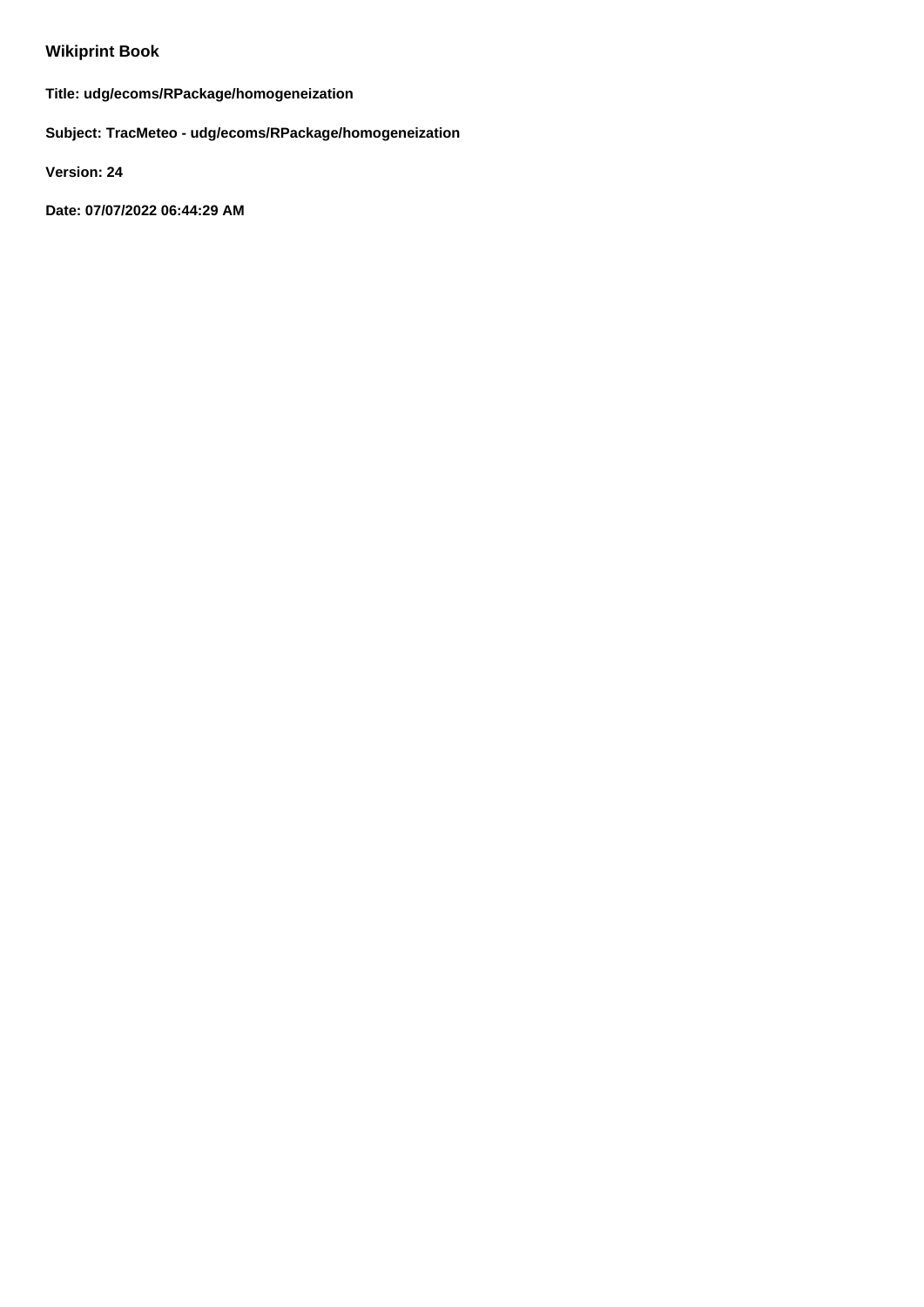## **Table of Contents**

Vocabulary definition 3 Dictionary 3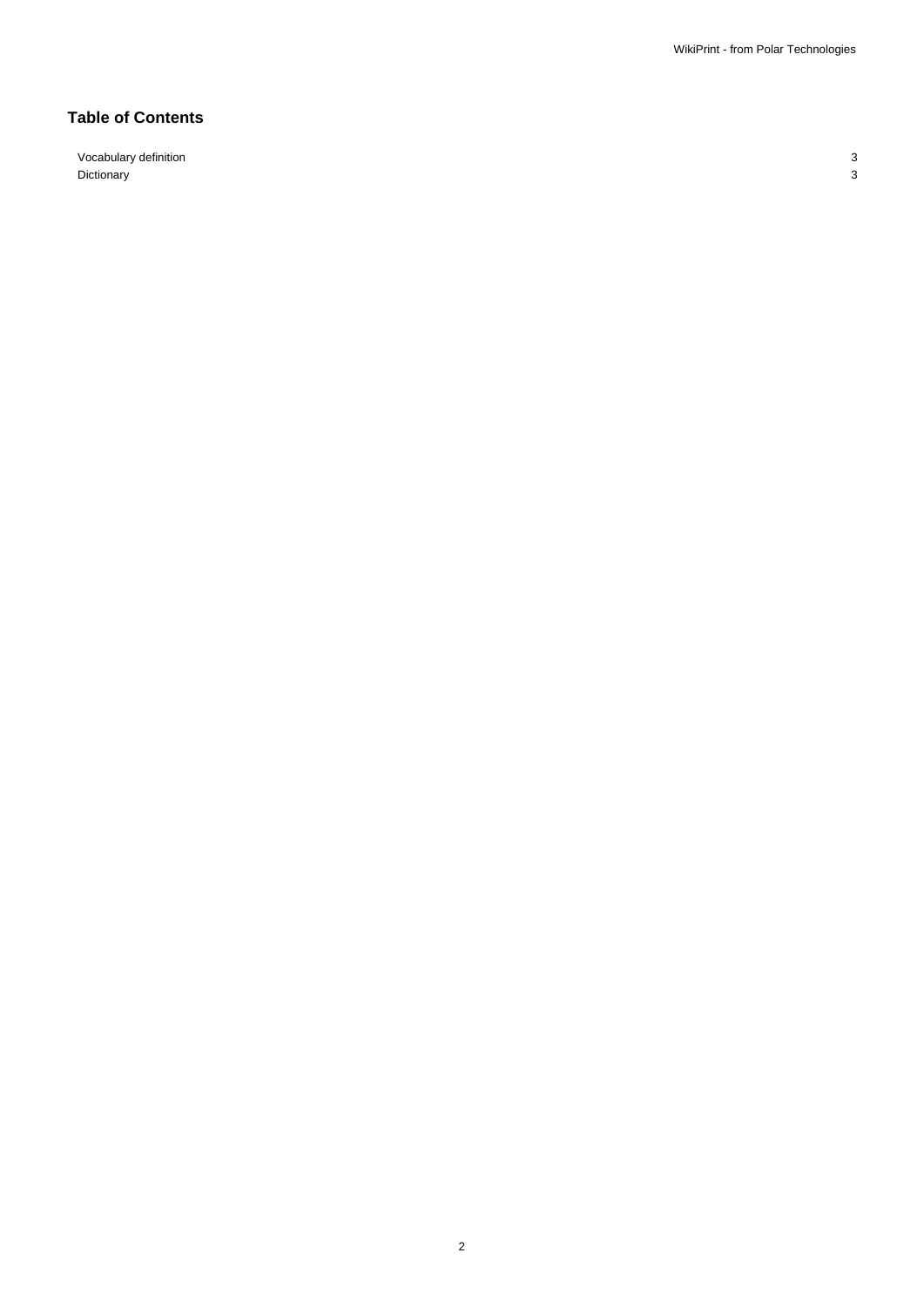The different nature of the different climate products, models and variables, and the idiosyncratic naming and storage conventions often applied by the various modelling centres, makes necessary a previous homogeneization across datasets in order to implement a truly user-friendly toolbox for data access. The ecomsUDG.Raccess package achieves this aim by defining a common vocabulary to all climate datasets. The particular variables of each dataset are translated -and transformed if necessary- into the common vocabulary by means of a dictionary. Both features are described below:

## **Vocabulary definition**

In order to set a common framework with a precise definition of the variables, the ecomsUDG. Raccess package is based on the use of a vocabulary. In essence, the vocabulary is a table containing the standard names of a number of variables commonly used in impact studies and downscaling applications, subject to permanent revision or addition of new standard variables. The naming conventions and the units are based on the [?NetCDF](http://cfconventions.org/) [Climate and Forecast Metadata Convention](http://cfconventions.org/) and to the [?SPECS naming convention](http://www.specs-fp7.eu/wiki/index.php/Data#SPECS_convention).

Note that not all the variables listed in the vocabulary are necessarily available at the ECOMS-UDG, although all variables available must be included in the dictionary, ensuring in all cases the retrieval of homogenized data by default. The vocabulary contains the following variable information:

- identifier: this is the standard name that the loadECOMS function will recognize automatically (see [?this link](http://www.meteo.unican.es/ecoms-udg/DataServer/ListOfVariables) to see all available variables and their standard naming in R).
- standard\_name: standard long name (description) of the variable as defined by the CF convention.
- units: units in which the standard variable is returned.

The vocabulary has been included as a built-in dataset of the ecomsUDG. Raccess package in order to provide the user with a reference of standard variables. This vocabulary is subject to permanent revision as new variables are required.

library(ecomsUDG.Raccess) data(vocabulary) print(vocabulary)

| identifier   |              | standard name                                | units                     |
|--------------|--------------|----------------------------------------------|---------------------------|
| $\mathbf{1}$ | hurs         | 2-meter relative humidity                    | နွ                        |
| $\sqrt{2}$   | hursmax      | maximum 2-meter relative humidity            | ిక                        |
| 3            | hursmin      | minimum 2-meter relative humidity            | る                         |
| 4            | hus          | specific humidity                            | kg.kg-1                   |
| 5            | huss         | 2-meter specific humidity                    | kg.kg-1                   |
| 6            | prsn         | total snowfall amount                        | mm                        |
| 7            | ps           | air pressure at surface level                | Pa                        |
| 8            | psl          | air pressure at sea level                    | Pa                        |
| 9            | rlds         | surface downwelling longwave radiation       | $W.m-2$                   |
| 10           |              | rsds surface downwelling shortwave radiation | $W.m-2$                   |
| 11           | snld         |                                              | snow depth mm (water eq.) |
| 12           | ta           | air temperature degrees Celsius              |                           |
| 13           | tas          | 2-meter air temperature degrees Celsius      |                           |
| 14           | tasmax       | maximum 2-m air temperature degrees Celsius  |                           |
| 15           | tasmin       | minimum 2-m air temperature degrees Celsius  |                           |
| 16           | tdps         | 2-meter dewpoint temperature degrees Celsius |                           |
| 17           | tp           | total precipitation amount                   | mm                        |
| 18           | ua           | eastward wind                                | $m.s-1$                   |
| 19           | uas          | eastward near-surface wind                   | $m.s-1$                   |
| 20           | va           | northward wind                               | $m.s-1$                   |
| 21           | vas          | northward near-surface wind                  | $m.s-1$                   |
| 22           | WSS          | near-surface wind speed                      | $m.s-1$                   |
| 23           | wssmax       | maximum near-surface wind speed              | $m.s-1$                   |
| 24           | $\mathbf{z}$ | geopotential height                          | m                         |
| 25           | $_{\rm ZS}$  | surface geopotential heigth                  | m                         |
|              |              |                                              |                           |

## **Dictionary**

The dictionary is a table whose aim is twofold:

1. On the one hand, the dictionary is intended for the translation of generic variables, as idiosyncratically defined in each particular dataset, to the standard variables defined in the vocabulary with their corresponding nomenclature and units. This is achieved by providing a correspondence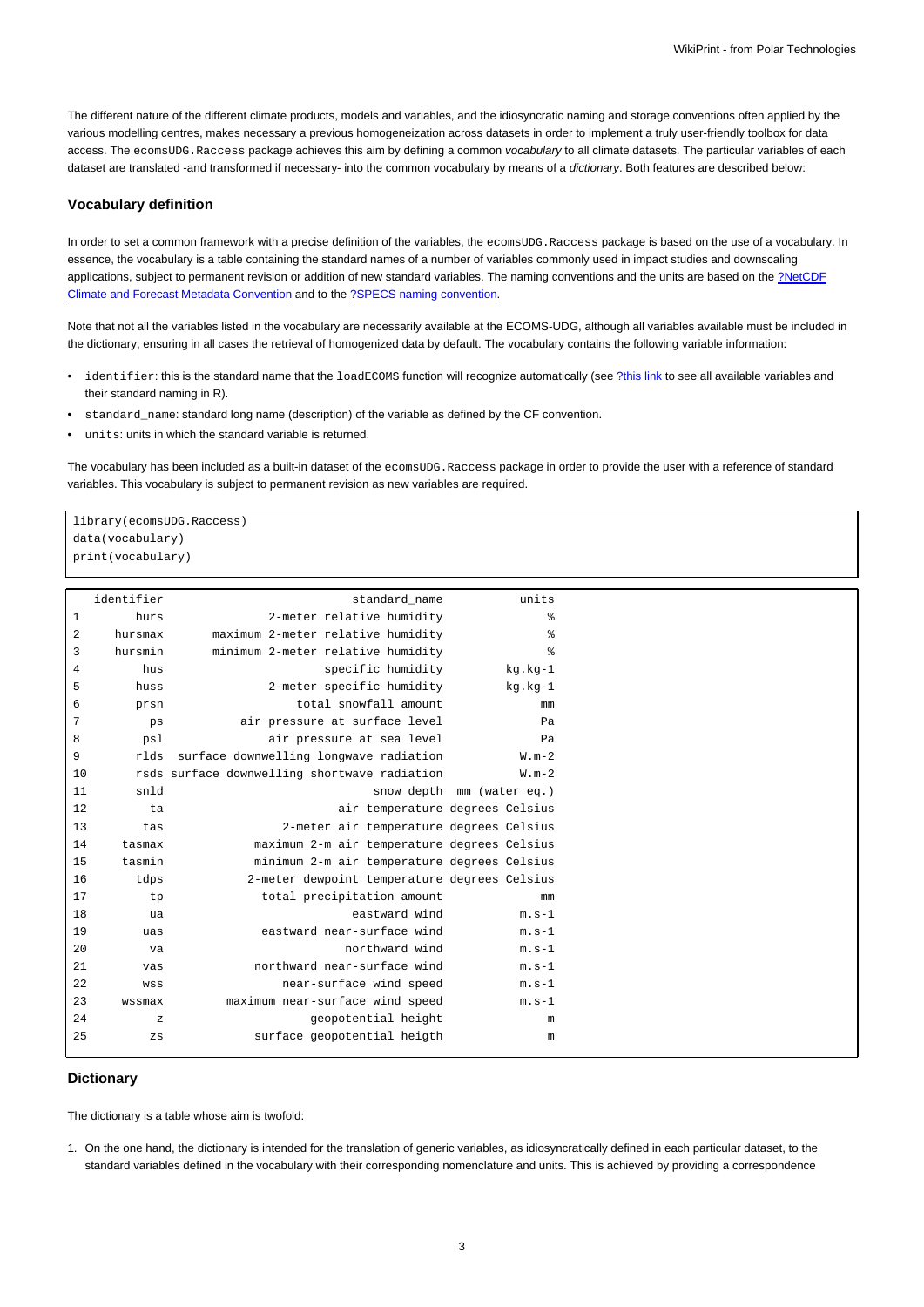between the name of the variable as encoded in the dataset (this is the variable name returned by the dataset Inventory function) and the corresponding name of the standard variable as defined in the vocabulary (i.e., the identifier), and by applying the corresponding transformation to the native variable in order to match the standard units by means of an offset and a scale factor. In some particular cases (e.g. the precipitation provided by the System4 model outputs), the variables are also deaccumulated.

2. The dictionary also provides additional metadata often not explicitly declared in the datasets, regarding the time aggregation of the dataset (often referred to as the cell method). This includes the fields  $time\_step$ , which is merely informative, and describes the time interval between two consecutive values, and the lower\_time\_bound and upper\_time\_bound, which are the values that should be summed to each verification time to unequivocally delimit the time span encompassed by each value.

In essence, the dictionary is a comma-separated text file (csv) that, by default, is identified with the same name than the argument dataset of the loadSeasonalForecast function. The dictionaries for the currently available datasets are included in the ecomsUDG.Raccess package, within the dictionaries folder. The dictionaries are read internally by loadSeasonalForecast to undertake the conversions needed for returning the standard variables, so by default, the user does not need to worry about them. In case an interested user wants to inspect a particular dictionary, he/she can proceed as follows:

```
# Path to the installed library
libPath <- find.package("ecomsUDG.Raccess")
# Path to the dictionaries folder
dicPath <- file.path(libPath, "dictionaries")
list.files(dicPath)
```

| [1] "CFSv2 seasonal 16.dic"                             | "NCEP.dic"              |
|---------------------------------------------------------|-------------------------|
| [3] "readme.txt"                                        | "System4 annual 15.dic" |
| [5] "System4 seasonal 15.dic" "System4 seasonal 51.dic" |                         |
| [7] "WFDEI.dic"                                         |                         |

In this case, we inspect the dictionary of the CFSv2 dataset:

```
dic.cfs <- read.csv(list.files(dicPath, full = TRUE)[grep("CFSv2", list.files(dicPath))])
str(dic.cfs)
```

```
'data.frame': 4 obs. of 11 variables:
$ identifier : Factor w/ 4 levels "tas","tasmax",..: 2 3 1 4
$ short_name : Factor w/ 4 levels "Maximum_temperature_height_above_ground",..: 1 2 4 3
$ time_step : Factor w/ 1 level "6h": 1 1 1 1
$ lower_time_bound: int 0 0 0 0
$ upper_time_bound: int 6 6 6 6
$ cell_method : Factor w/ 4 levels "max","mean","min",..: 1 3 2 4
$ offset : num -273 -273 -273 0
$ scale : int 1 1 1 21600
$ deaccum : int 0 0 0 0
$ derived : int 0 0 0 0
$ interface : logi NA NA NA NA
```
The latest version of the dictionaries can be checked-out in the development version of the package at the [?GitHub repository.](https://github.com/SantanderMetGroup/ecomsUDG.Raccess/tree/master/inst/dictionaries)

The columns of the dictionary are next described:

- identifier: this is the name of the standard variable, as defined in the vocabulary
- short name: this is the name with which the original variable has been coded in the dataset
- time\_step: the time interval between consecutive times in the time dimension axis (in hours). The standard nomenclature number of hours followed by the letter h (i.e.: 12h, 6h, 24h ...) is used in the default dictionaries included in the R package.
- lower time bound: lower time bound of the variable. This should be in hours. This is the number of hours to substract from the verification times to define the lower time boundary of the verification period. See the example below.
- upper\_time\_bound: upper time bound of the variable. This should be in hours. This is the number of hours to add to the verification times to define the upper time boundary of the verification period. See the example below.
- cell\_method: function of time aggregation between the lower and upper time bound. For instance, its value is "none" for instantaneous variables, "mean" for mean daily temperatures or "sum" for daily precipitation values. See the example below.
- offset: constant summed to the original variable for units conversion (e.g.: offset = -273.15 for conversion from Kelvin to Celsius)